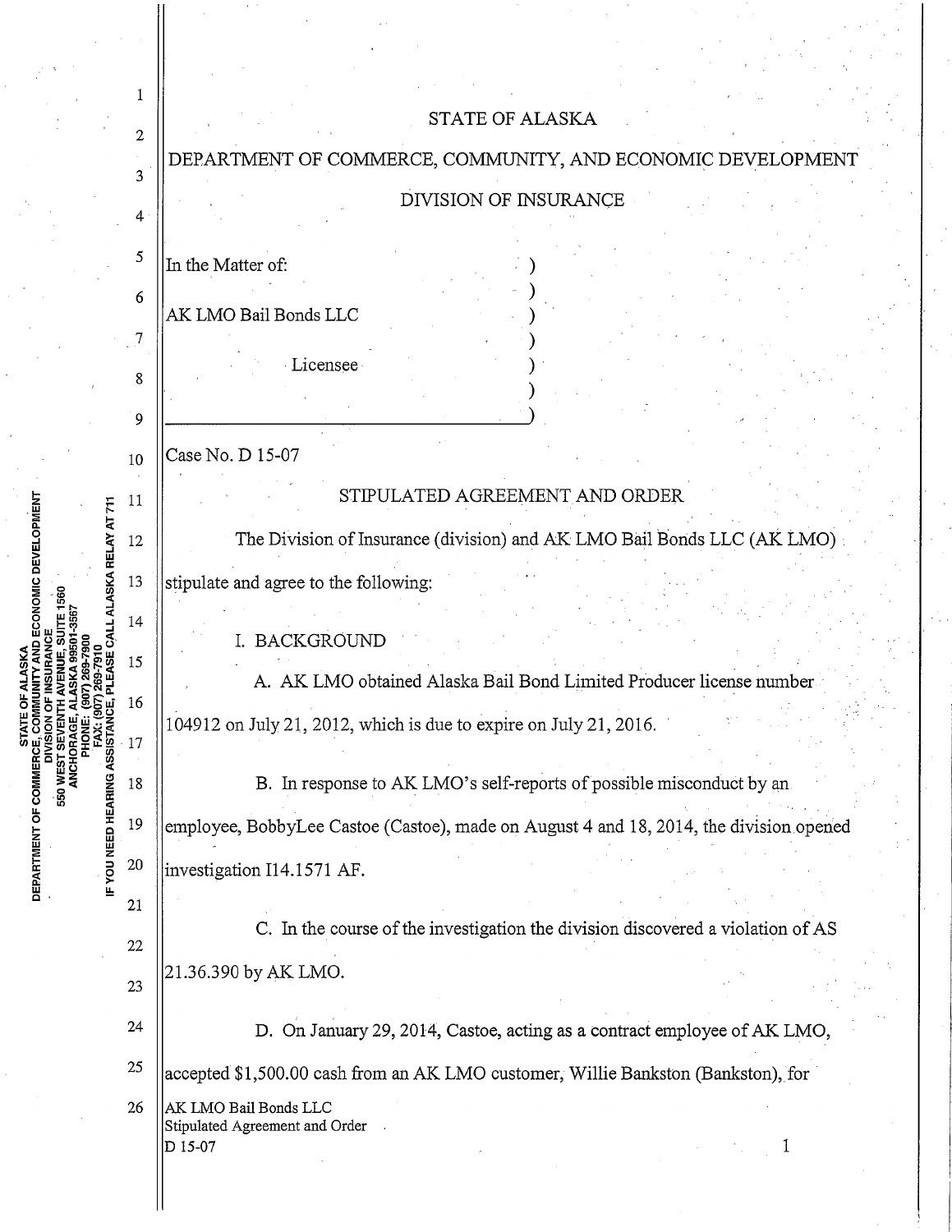1 placement with the State of Alaska Court to satisfy a Performance Bond in a State of Alaska 2 criminal court case. Bankston provided Castoe his name and address with the expectation 3 that Castoe would place the cash with the court under Bankston's name. 4 <sup>5</sup> S E. On January 29, 2014, Castoe submitted the cash to the State of Alaska court  $\frac{6}{1}$  in case 3AN-12-11492 CR thus satisfying the performance bond and securing the release of <sup>7</sup>  $\parallel$  the defendant; however, Castoe, in a court document, represented to the court that she was 8 the owner of the cash and gave her home address as the mailing address for "refund of bail." 9  $\begin{bmatrix} 10 \end{bmatrix}$  F. On or about April 11, 2014, the court exonerated the bond. On April 23, 2014, the state court accounting section, having received the exoneration order, sent a court 11 IF YOU NEED HEARING ASSISTANCE, PLEASE CALL ALASKA RELAY AT 711 check for \$1,500 to Castoe at her home address.  $12$ 13 . . G. On April 24, 2014, Castoe's roommate, Michelle Galloway, received the 14 check in the mail and called Castoe who was working as a security guard at Northway Mall. 15 Galloway told Castoe a court check had arrived for Castoe. Castoe asked Galloway to open. 16 the envelope and read it to her, which Galloway did and informed Castoe the check was 17 from the state court. Castoe left her job and met Galloway at the Mountain View Branch of 18 Credit Union 1 (CU1), where Castoe endorsed the court check and divided the funds by 19 . . applying \$339 to four different personal accounts and taking the remainder (i.e. \$1,161) in 20 cash. 21 22 H. Shortly after April 11, 2014, Douglas Rawls (Rawls) of AK LMO began . 23 receiving calls from Bankston regarding the performance bond money. Rawls questioned. 24 Castoe about the missing money. Castoe initially denied cashing the court check, then said 25 it had been sent to the wrong address and finally admitted cashing it but said she mistook it · 26 | AK LMO Bail Bonds LLC Stipulated Agreement and Order D 15-07 2

ATL OF ALANOM<br>COMMUNITY AND ECONOMIC DEVELOPMENT<br>ON OF INSURANCE DEPARTMENT OF COMMERC 550 WEST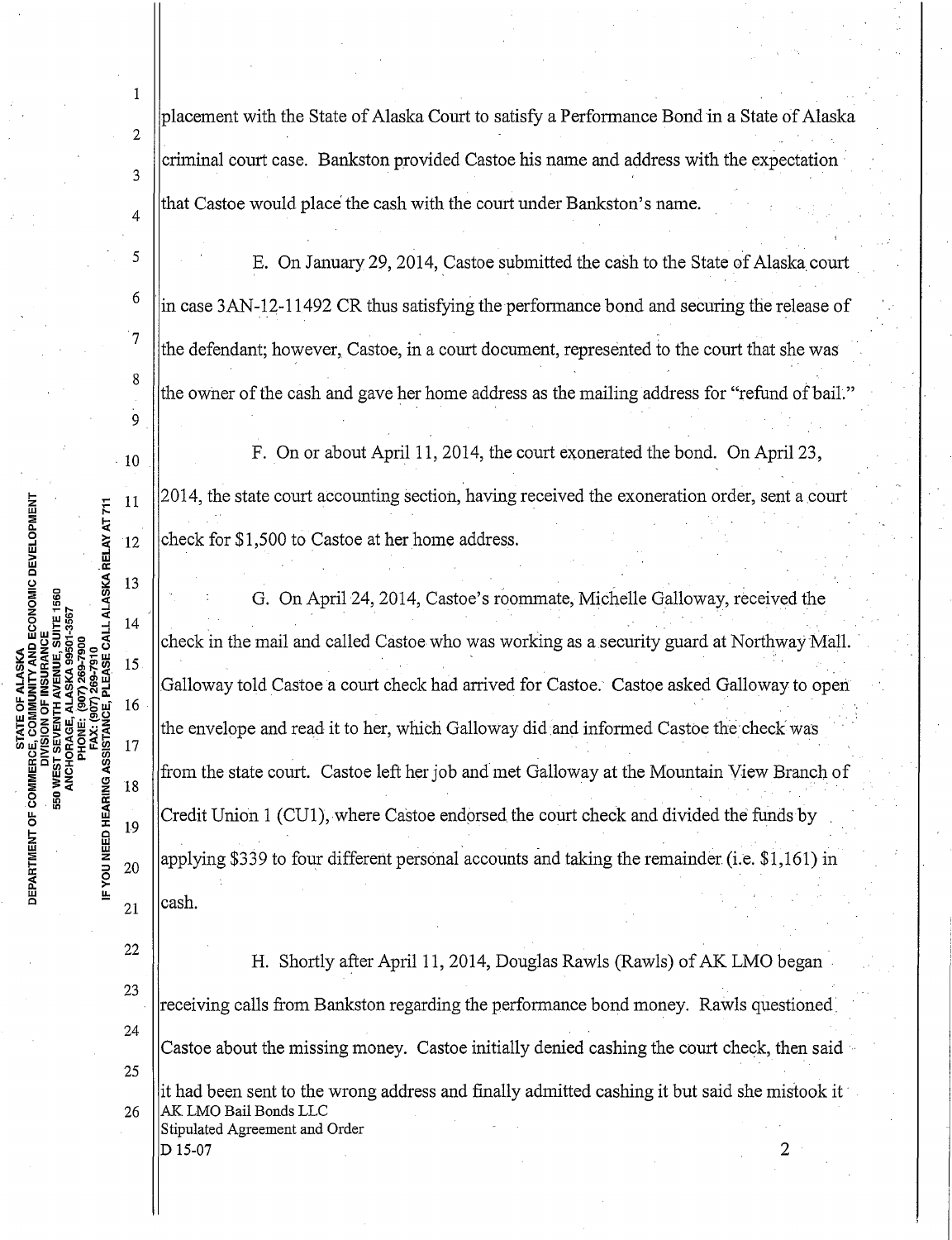for a child support check representing funds from Jason Feucht, a non-custodial father to 2  $\overline{3}$ one of her children. The division investigation established that Castoe, in April 2014, had 4 no expectation ofreceiving a child support check based on funds received from Feucht,  $\lesssim$  | because in July 2013, she had withdrawn from the services of Child Support Services  $6$  |Division (CSSD) in Feucht's case.  $\begin{array}{c|c|c|c|c} \hline 7 & \text{II.} \end{array}$  When AK LMO learned the performance bond check had had been sent to 8 Castoe and cashed, AK LMO suspended Castoe and contacted her multiples times in an 9 attempt to have her refund the money. 10 Example 1, 11 J. On June 1, 2014, AK LMO repaid Bankston \$1,500 to replace the money  $\frac{1}{2}$ <br>  $\frac{1}{2}$ <br>  $\frac{1}{2}$ <br>  $\frac{1}{2}$ <br>  $\frac{1}{2}$ <br>  $\frac{1}{2}$ <br>  $\frac{1}{2}$ <br>  $\frac{1}{2}$ <br>  $\frac{1}{2}$ <br>  $\frac{1}{2}$ <br>  $\frac{1}{2}$ <br>  $\frac{1}{2}$ <br>  $\frac{$ 4 ا⊖ 12 **Bankston originally gave to Castoe.** 14 K. George Rawls of AK LMO Bail Bonds LLC also contacted Castoe, who  $\frac{1}{2}$   $\frac{1}{2}$   $\frac{1}{2}$   $\frac{1}{2}$   $\frac{1}{2}$   $\frac{1}{2}$   $\frac{1}{2}$   $\frac{1}{2}$   $\frac{1}{2}$   $\frac{1}{2}$   $\frac{1}{2}$   $\frac{1}{2}$   $\frac{1}{2}$   $\frac{1}{2}$   $\frac{1}{2}$   $\frac{1}{2}$   $\frac{1}{2}$   $\frac{1}{2}$   $\frac{1}{2}$   $\frac{1}{2}$   $\frac{1}{2}$   $\frac{1}{2}$   $\frac{1}{16}$  Castoe to repay the money, on June 17, 2014, George Rawls sent Castoe a text which stated,  $\frac{1}{16}$  $^{17}$  "Bobby, I hate to do this but if I don't hear from you I will have to file charges."  $\vert$  18  $\vert$  L. The division's investigation established Castoe's intent regarding the \$1,500 <sup>19</sup>  $\parallel$  performance bond in that 1) Galloway told Castoe the check was a court check, 2) Castoe <sup>20</sup>  $\|$ had withdrawn from the services of CSSD in July 2013, and 3) Castoe had been trained by  $21$ Douglas Rawls of AK LMO to give the court the AK LMO business address when 22 depositing perfonnance bond money and Castoe had done it correctly prior to the instant 23 transaction. 24 25 26 | AK LMO Bail Bonds LLC Stipulated Agreement and Order D 15-07 3

 $\frac{a}{2}$   $\frac{a}{2}$   $\frac{13}{2}$  $\sim$   $\sim$   $\sim$   $\sim$   $\sim$  $\stackrel{0}{\scriptscriptstyle{\text{N}}}$  "E  $\stackrel{1}{\scriptscriptstyle{\text{R}}}$  .  $\stackrel{1}{\scriptscriptstyle{\text{S}}}$ *rJ)* <( a: :::> Cl a. Cl *rJ)* 15 <C!:=>Z;;:i~~~ *rJ) <br>
<i>r*<br> *PINSISE CII A:C CII A:C CII A:C CII A:C CII A:C CII A:C CII A:C CII A:C CII A:C CII A:C CII A:C CII A:C CII A:C CII A:C CII A:C CII A:C CII A:C CII A:C CII A:C CII A:C CII A:C CII A:C CII A:C CII A:C CII A:* ::i! z.

1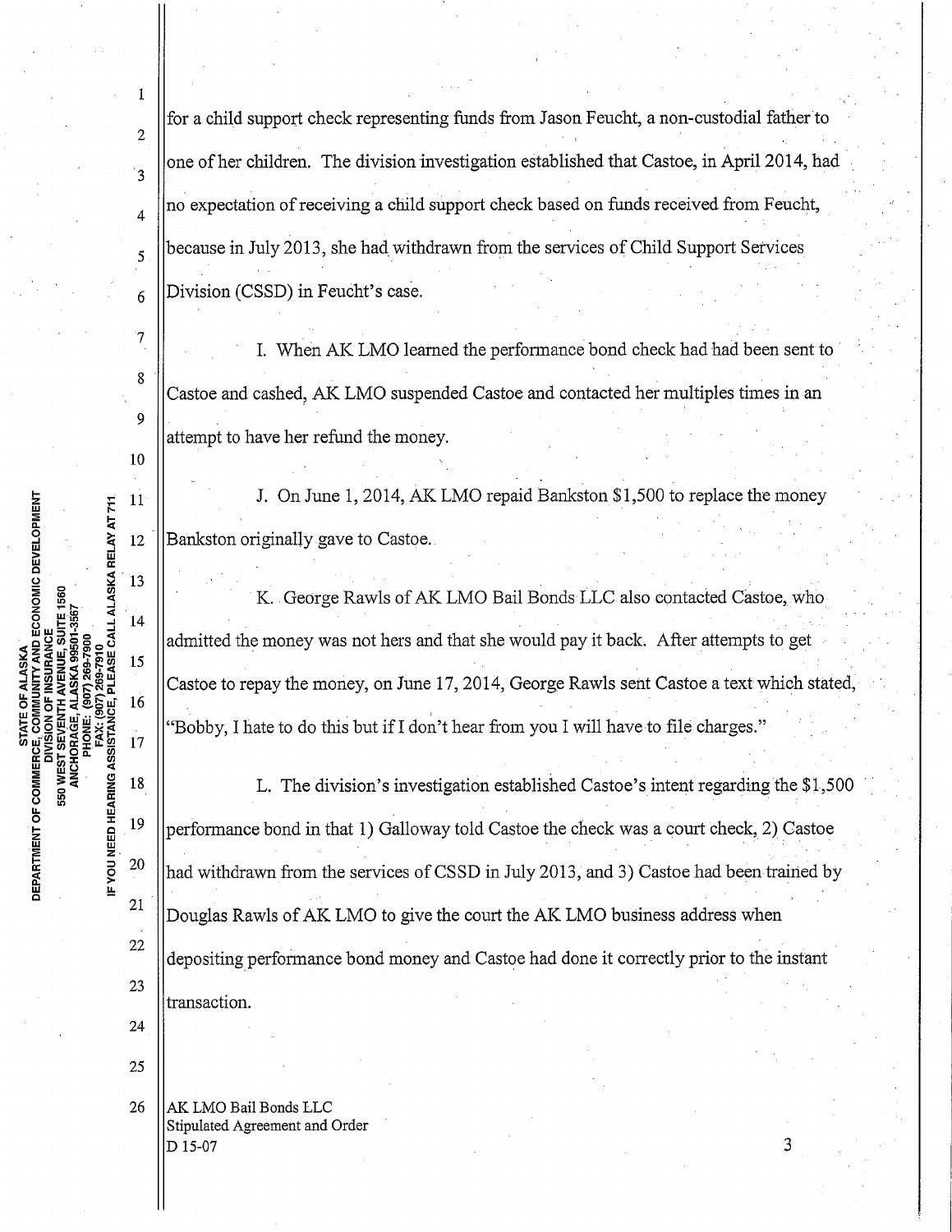1 M. Paragraphs F through L establish Castoe committed defalcation (i.e. misuse 2 of funds) while employed by AK LMO as a contract bail bond agent. Paragraph K .3 establishes that AK LMO definitivelyknew of Castoe's defalcation by June 2014. 4 <sup>5</sup> | N. The parties agree that AK LMO Bail Bonds LLC became aware of Castoe's  $\frac{6}{10}$  defalcation well before August 18, 2014, when the matter was reported to the division, and  $\frac{7}{1}$  that their report was not "immediate" as required by Alaska Statute. 8 O. AK LMO Bail Bonds LLC agrees it violated AS 21.36.390(b) by failing to 9  $\frac{1}{10}$  ||immediately report to the Division of Insurance their belief that an insurance producer with whom they were doing business had been involved in defalcation or embezzlement. 11 FAX: (907) 269-7910<br>IF YOU NEED HEARING ASSISTANCE, PLEASE CALL ALASKA RELAY AT 711 12 II. TERMS OF AGREEMENT 13 1. AK. LMO Bail Bonds LLC agrees to pay a civil penalty under AS  $14$  $\|15\|$  21.27.440(a) of \$1,500.00 for violation of AS 21.36.390, with \$1,250.00 suspended. The unsuspended penalty of \$250.0b is due immediately. 16 17 2. AK LMO Bail Bonds LLC agrees to cooperate in any prosecution of Castoe 18 regarding the violations noted above. 19 3. AK LMO Bail Bonds LLC's Alaska insurance license will be suspended for 20 a period of six (6) months, with that entire suspension suspended pending the approval of 21 22  $\theta$  the agreement by the director. 23 4. In the event AK LMO Bail Bonds LLC violates Alaska's insurance 24 laws or regulations during the next six months, the suspended portions of the 25 26 | AK LMO Bail Bonds LLC Stipulated Agreement and Order  $D$  15-07 4

MUNITY AND ECONOMIC DEVELOPMENT

DEPARTMENT OF COMMERCE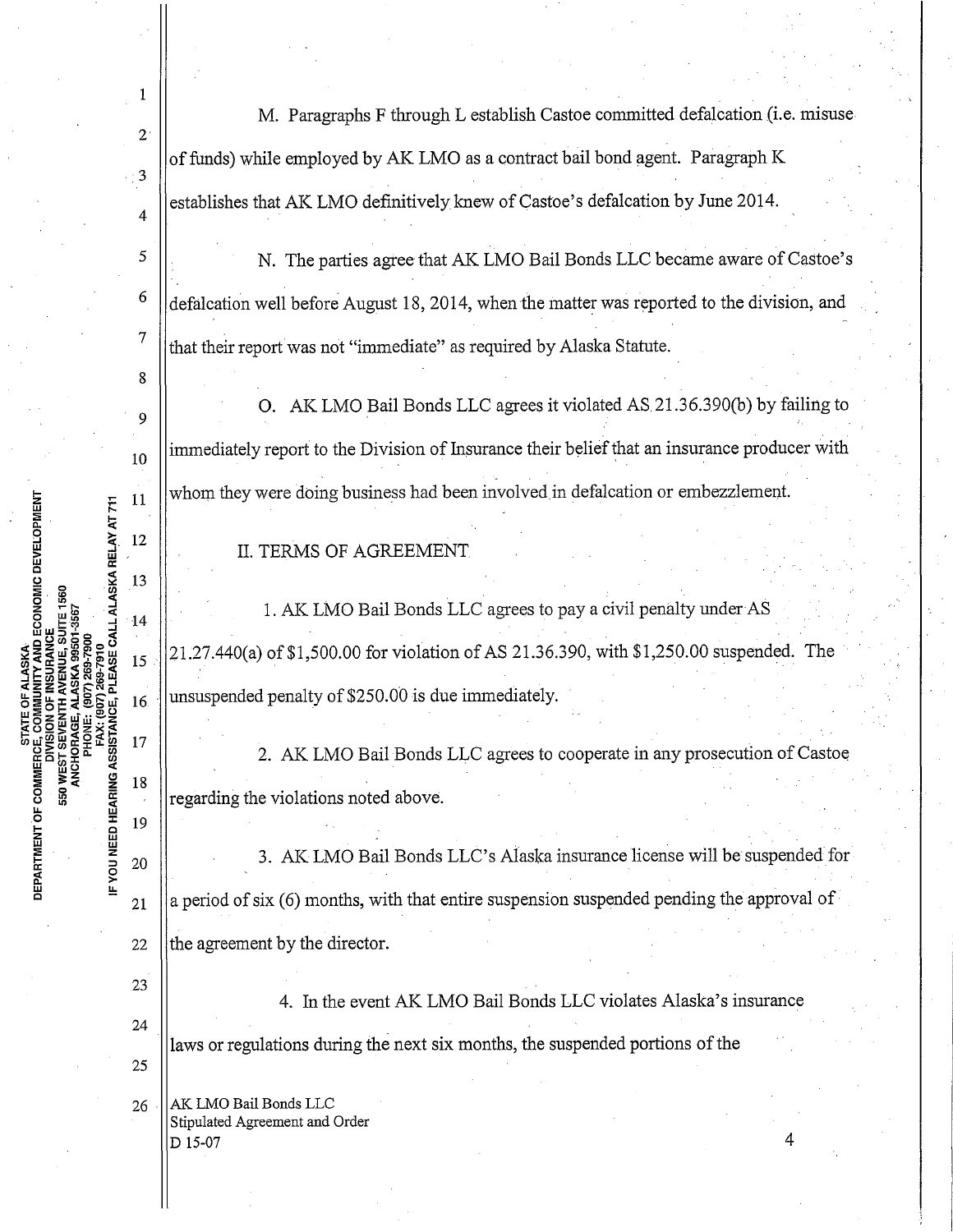$\mathbf{1}$ penalties referenced in paragraphs one and three will be considered for reinstatement 2 by the division *and* subject to any and all sanctions authorized by the insurance code 3 including imposition of additional penalties. 4 5 6 5. By signing this agreement, AK LMO Bail Bonds LLC understands and 7 agrees that any failure to comply with the conditions of this agreement will be grounds to 8 revoke, suspend, or not renew Alaska license 104912.  $\mathsf{o}$  $\overline{10}$ 6. AK LMO Bail Bonds LLC understands 'that this agreement is not binding on 11 PLEASE CALL ALASKA-RELAY AT 711 the parties unless and until the director signs the order approving the agreement.  $12$ 13 DATED:  $3/24/2015$ 14 DIVISION OF INSURANCE 15 By: 16 Alex Romero IF YOU NEED HEARING ASSISTANC Chief Investigator 17 GEORGE RAWLS and AK LMO BAIL 18 BONDS LLC 19 20 DATED:J-J. *b* ,,\_ *(* )'  $21$ 22 mber, Manager 23 Approved as to form and content: 24 CRAIG W. RICHARDS  $15$ DATED: 25 ATTORNEY GENERAL 26 | AK LMO Bail Bonds LLC Stipulated Agreement and Order D 15-07  $\sim$  5

AND ECONOMIC DEVELOPMENT

DEPARTMENT OF COMMERC

550 WEST